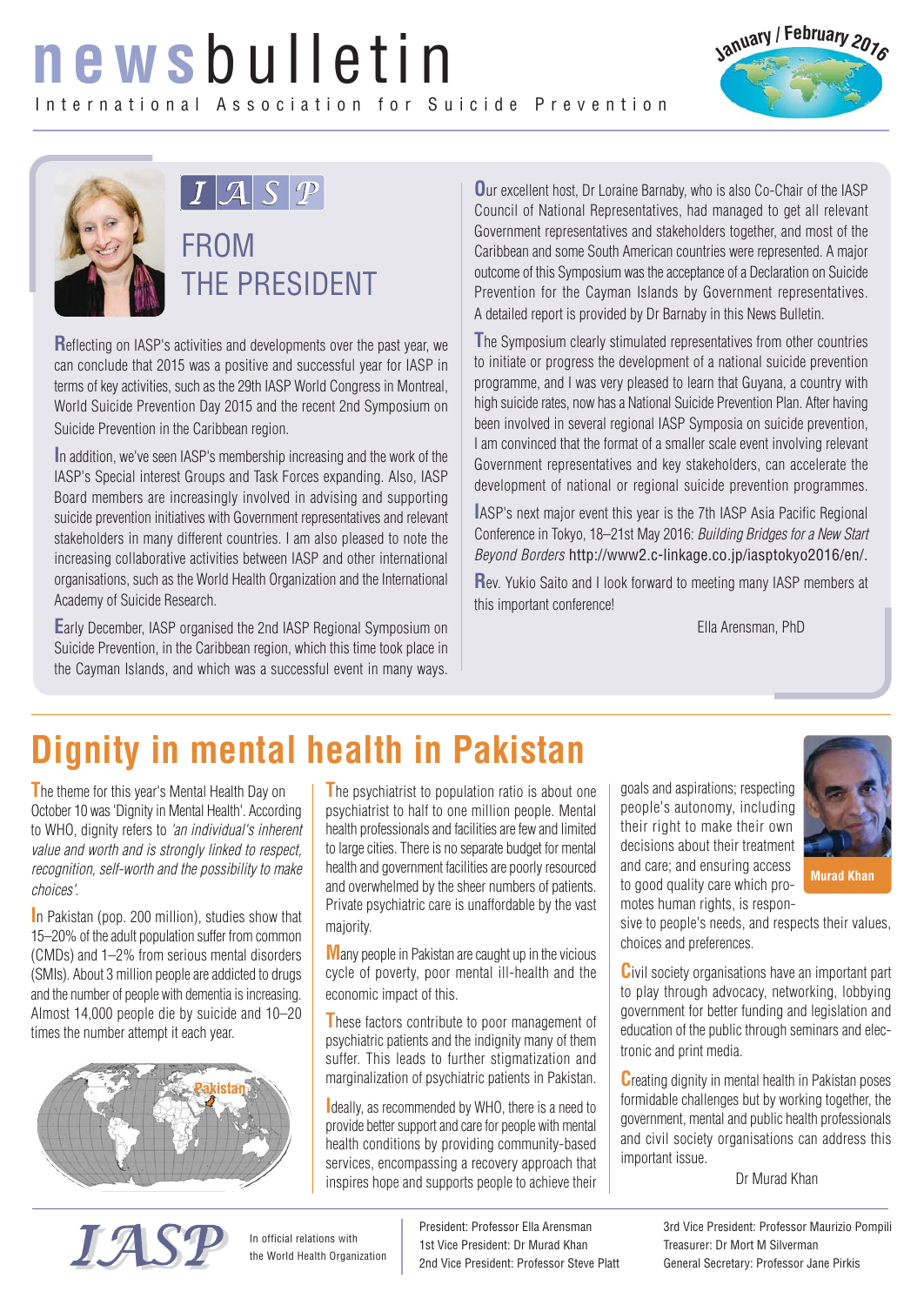

International Association for Suicide Prevention (IASP) Regional Symposium in the Caribbean  $J\mathcal{A}$ 

#### **Report on the 2nd Caribbean Regional Symposium on Suicide Prevention,** The Westin Hotel, Grand Cayman, Cayman Islands, December 3-5, 2015 & Training Workshops, St. Matthews University Medical School, December 5, 2015

#### Introduction/Overview

**T**he International Association for Suicide Prevention (IASP) held its 2nd Caribbean Regional Symposium on Suicide Prevention at the elegant Westin Grand Cayman Resort and Spa at Seven Mile Beach from December 3-5, 2015. The Symposium attracted participants from The Caribbean including Guyana, French Guiana, Suriname, Trinidad and Tobago, St. Lucia, Belize, Jamaica, Cuba and Canada as well as IASP International experts - President Prof. Ella Arensman from Ireland; Secretary, Prof. Jane Pirkis and Dr. Jo Robinson from Australia and Prof. Brian Mishara of Canada.

**O**ver seventy regional and local persons, including those from Education and Guidance, the Clergy, Physicians and Specialists in Accident and Emergency, Family Practice, Psychiatry, Clinical Psychologists, the RCIPS and Jamaican Constabulary Force, Epidemiologists and the Public, participated over the three day Symposium and one day post Symposium Training Workshops.

#### Government Attendees

**I**n attendance and giving addresses at the official opening ceremony were the Acting Governor, the Hon. Franz Manderson; the Acting Premier, the Hon. Moses Kirkconnell, Minister of District Administration, Tourism and Consumer Affairs; and the Acting Premier, Mr. Roy McTaggart, Councillor for Health in the Ministry of Health and Culture. Also in attendance was the Hon. Osbourne Bodden, Minister of Community Affairs, Youth and Sports, who was selected to officiate at the Closing Ceremony. Councillor Joey Hew of the Tourism Division, Chief Officer Ms Jennifer Ahearn and Senior Policy Advisor Ms. Janett Flynn of the Health Ministry, were also in attendance.

#### Media Coverage

**T**he event was covered by the Government Information Service (GIS), The TV channel Cayman 27 and the Cayman Reporter newspaper.

#### Plenary and other presentations

**T**he presentations over the duration of the Symposium revealed the Epidemiology of suicide and suicidal behavior in the CARICOM Region vis-àvis the other territories in the WHO Region of the Americas and globally, as well as specifically via country reports from Cuba, French Guiana, Suriname, Guyana, Jamaica, Cayman and Belize. The Plenary speakers from the WHO Regions of the Americas (Prof. Brian Mishara, Ms. Debbie Wilson Denard of Canada), Europe (IASP President Ella Arensman from Ireland) and the Western Pacific (Prof. Jane Pirkis, Dr. Jo Robinson of Australia).

**T**hese presenters addressed the following important subjects. Best Practices in suicide prevention; Building Resilience: Two prevention programmes for Primary School students; The role of new media in suicide prevention; Media campaigns for Suicide Prevention in young People; CBT interventions among children and adolescents who engage in self-harm; Suicide Clustering and Contagion in Young People: Early Identification, Responding and Interventions to prevent suicides by young people and adults at known suicide 'hotspots'.



#### **Highlights**

**A** major highlight of the symposium was that of Mr. Fitzroy Williams of Jamaica, who discussed his daughter's death by suicide. In this he reminded the audience that sometimes the usual impressions of causation and precipitants such as personality disorder, depression, psychosis did not seem operative in his daughter's situation. He posited a theory based on his retrospective analysis of her Facebook, poetry and other personal but not previously disclosed items, as well as of her life of great altruism and work with the disadvantaged, helpless and voiceless.

**T**he situation with suicidal behavior and nonfatal self harm in the Cayman Islands was discussed by a panel comprising persons involved in the management of individuals affected, viz. Dr. Nigel Boothe (the Accident and Emergency Department, Cayman Islands Hospital), Det. Sgt. Michelle Miller (The Family Support Unit), Dr. Arline McGill (Psychiatry and Behavioural Health Services, Cayman Islands Hospital), and Rev. Dr. Dave Hazle (Counsellor and Rector of Elmslie United Church, Grand Cayman). Dr. Elma Augustine, Clinical Psychologist, was Moderator.

**I**n summary, there was recognition that a problem existed in Cayman, with increasing numbers of young person's presenting to emergency services with non-fatal self harm.

**F**amily disharmony, school-related bullying, school failure, relationship difficulties and spread of rumours or photos via social media were also cited as problem areas which needed to be addressed. Counselling and medication were important secondary and tertiary prevention strategies which were in use.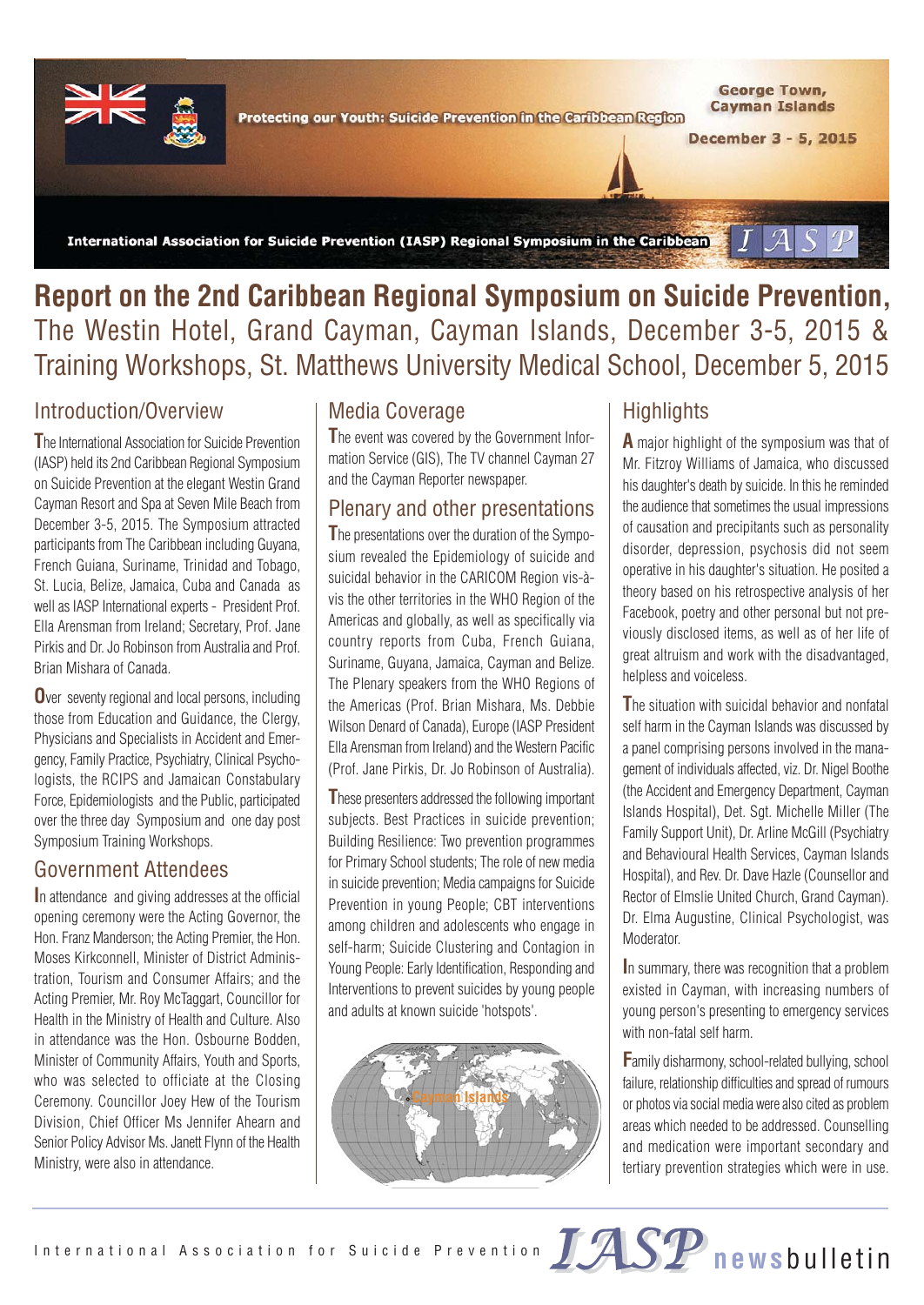However, Prevention and Postvention strategies and planning needed to be developed. A nascent Crisis intervention service needed to be strengthened and made a part of a national public suicide prevention policy.

#### Training Workshops

**P**ersons in School Counselling, Law enforcement, the general public, Psychologists, Occupational therapists, Clergy, Medical doctors participated in this. There were two workshops - a morning Gatekeeper training workshop and a follow-up Trainthe-Trainer one in the afternoon. Participants were provided with a workbook and certificate.

#### The Special Session on Pesticide Suicides

**T**his was led by Prof. Tobi Graafsma, Dr. Ricardo Haarloo of Suriname and Dr. Verrol Simmons from Trinidad and Tobago. The subjects included a follow up on the developments since the 1st Caribbean Regional Symposium which was held in Suriname in 2013; the role of Poison Centres in Suicide mitigation – the Trinidad and Tobago experience and a neuro-developmental study of the effects of Paraquat on infants in Suriname.

#### Round Table on the Suicide Prevention strategies to restrict access to pesticides

**S**everal strategies emerged when the participants brain-stormed on this issue. The "LOCK BOX" strategy has been proven to work in India and other nations in that part of the world. However, the possibilities of addressing the manufacturers of these chemicals and other strategies also emerged.

**T**he Cayman Declaration (prepared by Dr. Loraine Barnaby and Prof. Ella Arensman) was a very important product of the Symposium.

#### **The Cayman Islands Declaration on Suicide Prevention**

**O**n this day, December 5, 2015, at the Closing of the International Association for Suicide Prevention's 2nd Caribbean Regional Symposium on Suicide Prevention it was declared that:

**T**he Cayman Islands are a multicultural, multiethnic group of islands.

**M**ajor Depression, non-fatal self harm and suicidal be-havior are significant issues, especially among adolescent girls, as indicated in the Adolescent Health And Sexuality Survey (Cayman Islands, 2013) -

A PAHO/ EC Project and the Report of the Cayman Islands Hospital Accident and Emergency Department.

**I**t is therefore considered a key priority for the Cayman Islands:



**T**o establish a multi-sectoral and multi-disciplinary Committee or Working Group, including representatives from both public and private, governmental and non-governmental organizations in: Education, Employee Assistance (EAPs), Unions, the Ministry of Community Affairs, Youth and Sports, the Judiciary, Police force (RCIPS) and the Cayman Ministers' Association, with leadership provided by the Ministry of Health, working via the Mental Health Commission, with the aim to develop a national Suicide Prevention, Intervention and Postvention plan, strategy and overall policy within the next 16 months.

**T**he development of a national suicide prevention programme for the Cayman Islands would be in line with recommendations of the WHO Report: Suicide Prevention - A Global Imperative (WHO, 2014) and the WHO Global Mental Health Action Plan, 2013–2020 to which Health Ministers of all WHO member states have signed."

Dr. Loraine Barnaby, December 2015

## Experts: Cayman needs national suicide prevention strategy



IASP's 2nd Caribbean Regional Symposium on Suicide Prevention, December 3rd, Grand Cayman, Cayman Islands. Panel Discussion on "Suicide Prevention in the Cayman Islands". From left, Moderator Dr. Elma Augustine; Panelist: Dr. Nigel Boothe, A&E Consultant physician; Rev Dr. Dave Hazle, Counsellor and Rector Elmslie United Church; Dr. Arline McGill, Consultant Psychiatrist; and Sgt Michelle Miller of the Royal Cayman Islands Police Service and the Family Resource Centre.

Photo Credit: "Experts: Cayman needs national suicide prevention strategy" by Monique Spence in the 'Cayman Reporter' newspaper of December 8, 2015.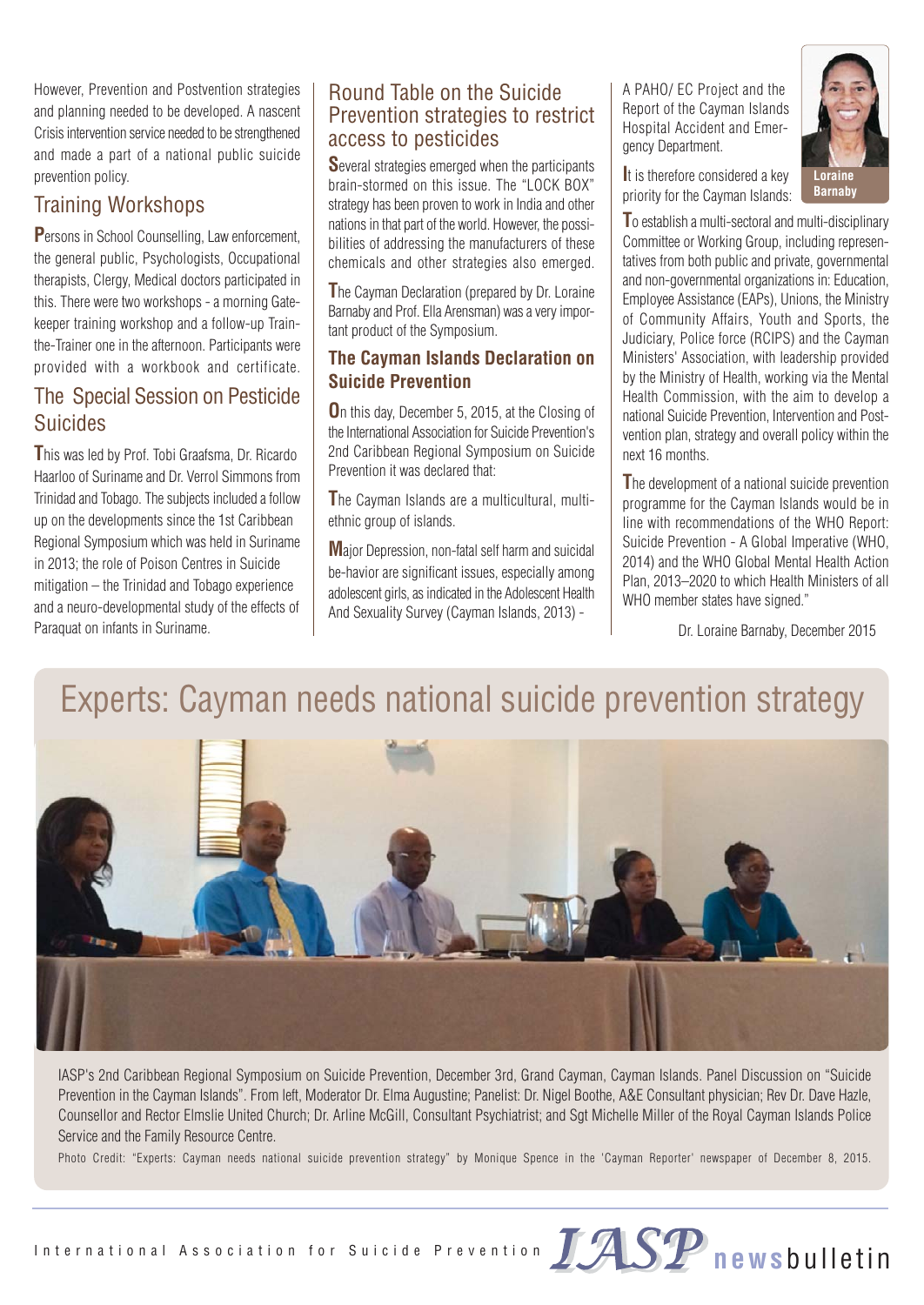## **Special Interest Group on Suicide among Older Adults**

The main goal of this Special Interest Group (SIG) is to support research and network between researchers dedicated to the study and prevention of suicide in older adults. We organize symposia on suicide in older adults at international conferences, conduct systematic reviews, and facilitate international research projects as well as other initiatives.<br>**Annette** 

#### **Following publications have appeared based on the group's joint efforts:**

**1)** Erlangsen, A., Nordentoft, M., Conwell, Y., Waern, M., De Leo, D., Lindner, R., Oyama, H., Sakashita, T., Andersen-Ranberg, K., Quinnett, P., Draper, B., Lapierre, S. & the International Research Group on the Elderly and Suicide (2011). Key considerations for preventing suicide in older adults: Consensus opinions of an expert panel. Crisis, 32(2), 106–109.

**Summary:** The studies disseminates key considerations for interventions addressing senior suicidal behavior. An international expert panel reviewed and discussed key considerations for interventions against suicide in older adults based on existing evidence. The suggestions span a wide range and are offered for consideration by local groups preparing new interventions, as well as large scale public health care planning.

**2)** Lapierre, S., Erlangsen, A., Waern, M., De Leo, D., Oyama, H., Scocco, P., Gallo, J.J., Szanto, K., Conwell, Y., Draper, B., Quinnett, P., and the International Research Group for Suicide among the Elderly (2011). A systematic review of elderly suicide prevention programs. Crisis, 32(2), 88–98.

**Summary:** A systematic review of interventions aimed at suicidal elderly persons was carried out. A total of 19 studies with an empirical evaluation of a suicide prevention or intervention program designed especially for adults aged 60 years and older was reviewed. Innovative strategies were identified; these included: improving resilience and positive aging, engagement of family and community gatekeepers, use of telecommunications to reach vulnerable older adults, means restriction, and education of physicians.

**3)** Mellqvist Fässberg, M., Van Orden, K., Duberstein, P., Erlangsen, A., Lapierre, S., Bodner, E., Canetto, S., De Leo, D., Draper, B., Szanto, K., Waern, M. (2012). A systematic review of social factors and suicidal behavior in older adulthood. International Journal of Environmental Research and Public Health. Special issue on Suicide Prevention and Public Health, 9(3), 722-745tion and Public Health, 9(3), 722-745.

**Summary:** A systematic analysis of studie s with comparison groups that examined the associations between social factors and suicidal behavior was carried out. The majority of the social factors identified could be conceptualized as indices of positive social connectedness - the degree of positive involvement with family, friends, and social groups. Findings indicated that at least in industrialized countries, limited social connectedness is associated with suicidal ideation, non-fatal suicidal behavior, and suicide in later life.

**4)** Shah, A., Zarate-Escudero, S., Bhat, R., DeLeo, D., & Erlangsen, A. (2014). Suicide in centenarians: The international landscape. International Psychogeriatrics, 26(10), 1703-1708 http://dx.doi.org/10.1017/S1041610214001112

**Summary:** The study aimed to calculate the suicide rate for centenarians. Using data from 17 countries, it was found that the suicide rate was 57 (95% confidence interval 45-69) per 100,000 person-years in men aged 100+ and 6.8 (95% confidence interval 5.1-8.5) per 100,000 person years in women.

**5)** Shah, A., Bhat, R., Zarate-Escudero, S., DeLeo, D., & Erlangsen, A. (2015). Suicide rates in fiveyear age-bands after the age of 60 years: The international landscape. Aging and Mental Health (2015). http://dx.doi.org/10.1080/13607863.2015. 1055552.

**Summary:** This study examined suicide rates in eight five-year age-bands between the age of 60 and 99 years. In men, suicide rates increased from the 60-64 years to 90–94 years age-band, and then declined slightly for the 95–99 year age-band. In women, suicide rates continued to increase from 60–64 years to 85–89 years age-bands, and then declined slightly for the 90–94 years and 95–99 years age-bands.



**Erlangsen Sylvie Lapierre**

**6)** Mellqvist Fässberg, M., Cheung, G., Canetto, S. S., Erlangsen, A., Lapierre, S., Lindner, R., Draper, B., Gallo, J. J., Wong, C., Wu, J., Duberstein, P., & Wærn, M. (2015). A systematic review of physical illness, functional disability, and suicidal behaviour among older adults. Aging and Mental Health. Special issue on suicidal behavior in older adults. http://dx.doi.org/10.1080/13607863.2015.1083945.

**Summary:** A systematic review of studies that examined associations between physical illness/ functional disability and suicidal behaviour was conducted. Results from 59 quantitative studies suggest that suicidal behaviour is associated with functional disability and numerous specific conditions including malignant diseases, neurological disorders, pain, COPD, liver disease, male genital disorders, and arthritis/arthrosis. Six qualitative studies contextualized these findings, providing insights into the subjective experiences of suicidal individuals.

#### **Ongoing and plans for future projects include:**

A systematic review on predictors of requests of euthanasia and assisted-suicide from older adults. Leaders: Dolores Angela Castelli Dransart (University of Applied Sciences and Arts Western Switzerland- School of Social work, Fribourg, Switzerland) and Sylvie Lapierre (Department of psychology, Université du Québec à Trois-Rivières, Québec, Canada) Joint symposium on suicide in older adults at the Pacific regional conference of the IASP (May 18- 21 2016, Tokyo, Japan).

Joint symposium on suicide in older adults at the 16th European Symposium on Suicide and Suicidal Behavior (September 8-10 2016, Oviedo, Spain). This SIG counts more than 100 members from more than 22 different countries. It is free of charge to be a member of the group.

#### **For enquiries, please contact the co-chairs of the group:**

Annette Erlangsen (Annette.Erlangsen@regionh.dk) Sylvie Lapierre (Sylvie.Lapierre@uqtr.ca)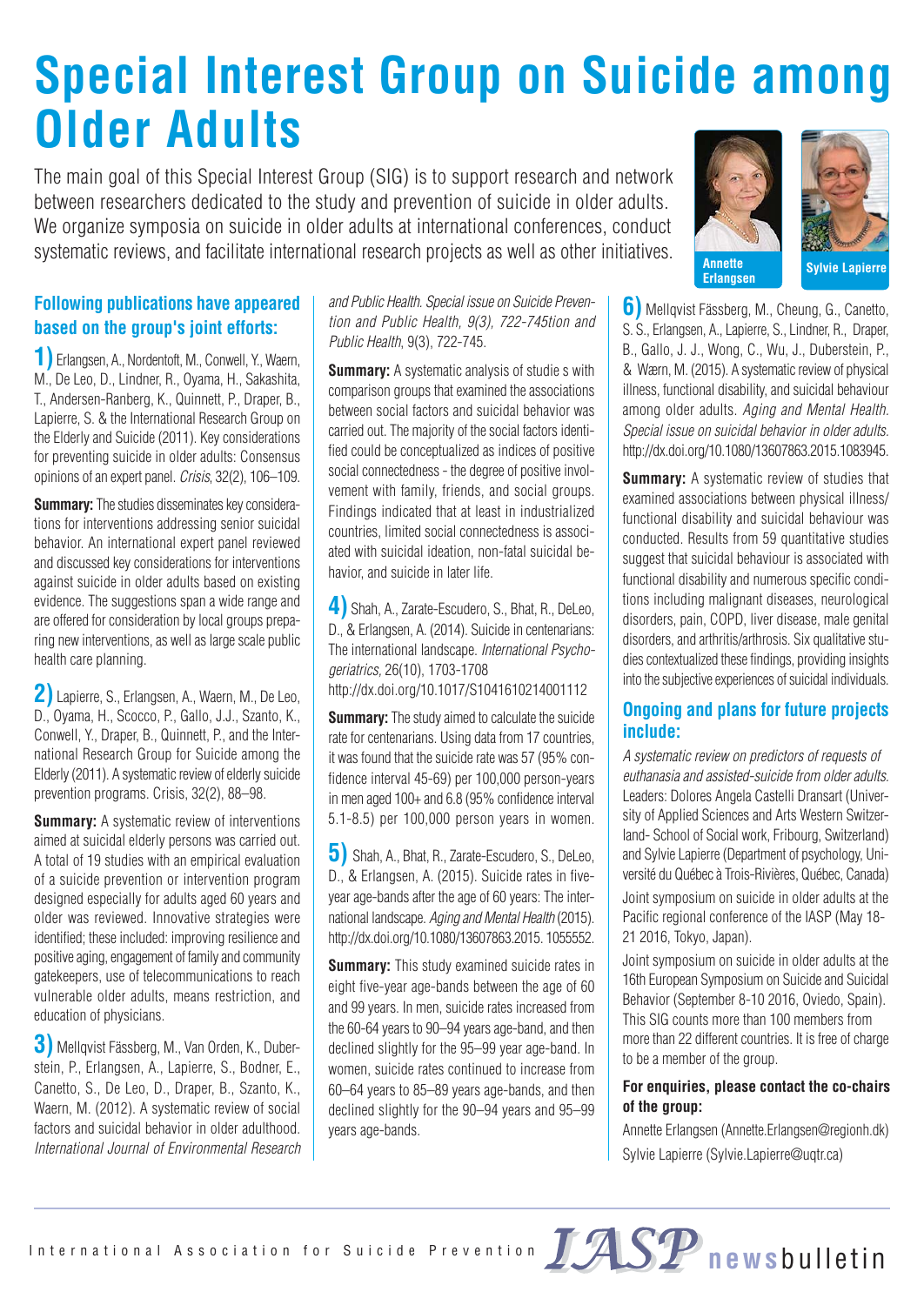## **Performed or ongoing activities on suicide prevention program in Iran**

# **Iran**

#### **Active studies since 2012 examined:**

- **1.** Mental health services use among people that attempt suicide by taking a drug overdose during the last year before their suicide;
- **2.** Mental health services use among people that attempt suicide by selfimmolation during the last year before their suicide;
- **3.** Qualitative study on the motivation of individuals with suicide attempt;
- **4.** The effect of preventive interventions of " social emergency of welfare organization (123 services)" and "telephone follow-up" services on suicidal behaviors;
- **5.** The determination of axis I & II on individuals with suicide attempt.

#### **Articles since 2012 described:**

- **1.** The effects of discharge planning strategies on the frequency of re-attempt suicide;
- **2.** Alcohol Abuse and Suicide Attempt in Iran: A case crossover study;
- **3**. Mental health services use among people that attempt suicide by taking a drug overdose during the last year before their suicide;
- **4.** The epidemiology of suicide behaviors among the countries of the Eastern Mediterranean Region of WHO: a Systematic Review;
- **5.** The Integration of suicide prevention programs into the primary health care network: a field clinical trial in Iran.

#### **Book publications included:**

• Suicide epidemiology, 2012. By Prof. Mohsen Rezaeian. Member of IRSSSP.

#### **Administrations activities included:**

- **1.** Founding of the Iranian Scientific Society for Suicide Prevention (ISSSP) in 2013: (Details available at: http://Irssp.iums.ac.ir);
- **2.** The celebration of World Suicide Prevention Day;
- **3.** Founding of the research unit of suicide behaviors in the School of Behavioral Sciences and Mental Health, Iran University of Medical Sciences (Details available at: http://tip.iums.ac.ir).

#### **The future planning:**

- Planning for meeting of WHO Collaborating Centers for Mental Health of WHO/EMRO (4 centers) in 10-11 SEP, 2015 in Tehran. To discuss about the Terms of References and planning for the future shared projects on mental health and suicide prevention which is one of the priorities of mental health in WHO/EMRO;
- Planning of holding the regional seminar in WHO/EMR most probably supported by IASP in 2016.

Seyed Kazem Malakouti MD, MBA, IASP Representative of Iran

## **Suicide and Suicide Prevention in The Netherlands**

**U**nfortunately, the suicide rate in The Netherlands has increased from 1,353 in 2007 to 1,854 in 2013. To date, the incidence is 11 per 100,000. Various kinds of efforts have been initiated to prevent further increase, which are supported by the Dutch government. In 2016, research grants will be available to support individual researchers and research groups to pursue clinical research on this topic.

#### **Key role players in Dutch suicide prevention**

**T**he VU University in Amsterdam is the host of suicide related research in the Netherlands. The 113 Online Foundation is the executor and distributor of evidence-based prevention strategies.



#### **The Dutch guideline**

**I**n 2012, the Dutch multidisciplinary guideline on diagnosis and treatment of suicidal behavior was issued. Dissemination of the guideline has been supported by the PITSTOP SUICIDE study in which the effectiveness of an e-learning supported trainthe-trainer program versus usual guideline implementation was examined. Considering the beneficial effects of this program, the e-learning supported train-the trainer program is further disseminated in mental heath care institutions all over the country, of which more information can be found at: www.pitstopsuicide.nl

**I**n addition, a large-scale study on the effectiveness of gatekeeper training in suicide prevention skills is being carried out.

**S**uicide prevention via telephone and the internet: 113 Online is an operational online platform for people with suicidal tendencies, their relatives and for those who have lost a loved one through suicide.

#### **Status of suicide research**

**B**etween 2007 and 2015, over 14 PhD dissertations have been written and more than 20 other projects enrolled.



**T**hese projects principally focus

on the effectiveness of mental health care practices toward suicide prevention. Fundamental research on the etiology of suicidal behaviors however, is under represented. To achieve this, at least national collaboration is needed. Also, there is a wish to collaborate with research groups throughout Europe and the rest of the world to achieve a joint approach.

> Remco de Winter MD PhD, IASP National Representative of the **Netherlands**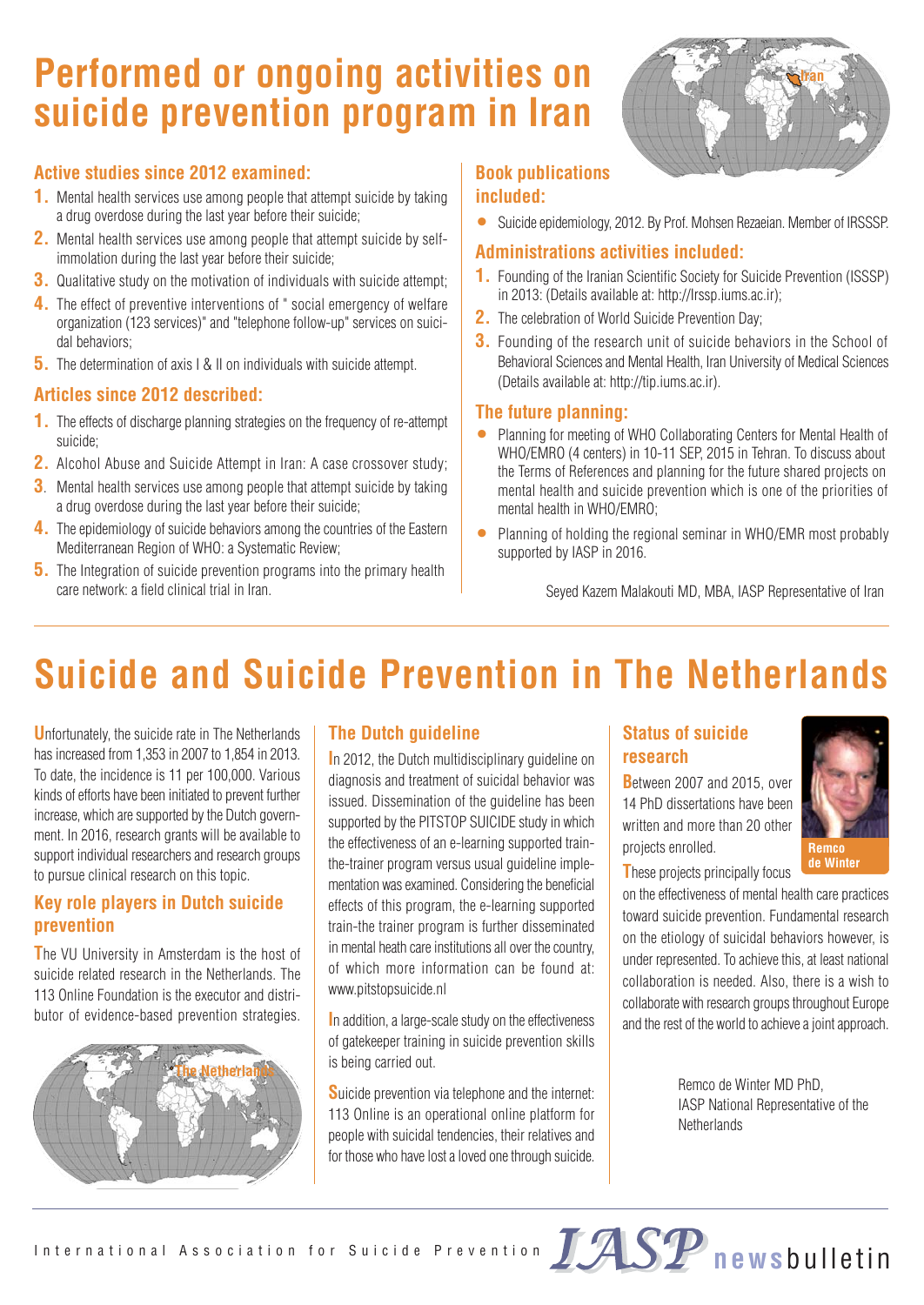## $I\Box S$   $P$  Awards 2015 continued

As mentioned in the previous IASP newsletter the 2015 IASP Awards and Prizes were recently awarded at the IASP Biennial Congress in Montréal. Recipients and awards included:



[L-R] Professor David Gunnell; Mrs Vanda Scott OBE; Dr Sally Spencer-Thomas; Dr Lakshmi Vijayakumar; Mr Kenneth Hemmerick; Dr Joseph Osafo

International Association for Suicide Prevention **NASP** newsbulletin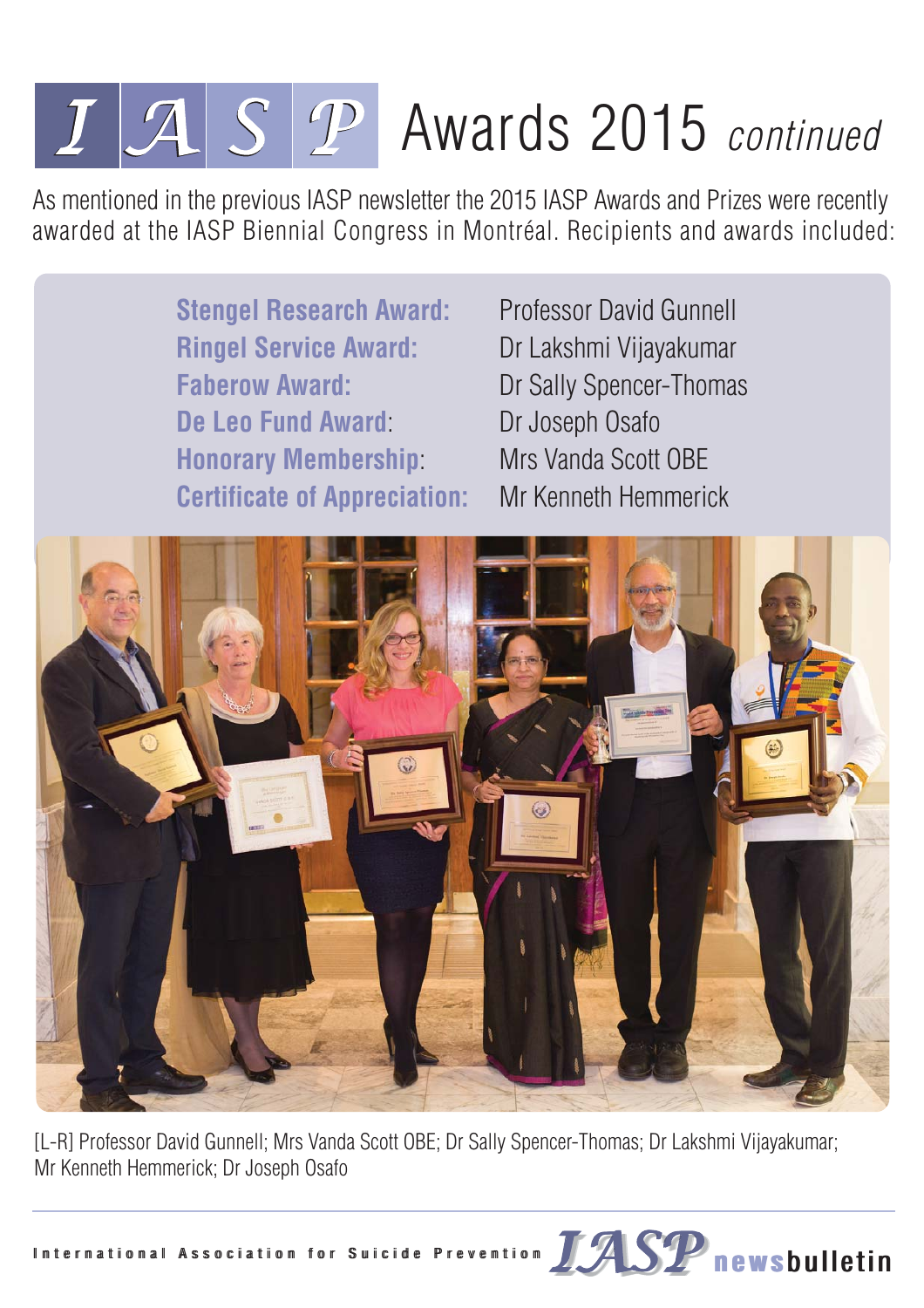## $I\|\mathcal{A}\|\mathcal{S}\|\mathcal{P}\|$  Awards 2015 continued

## Dr Sally Spencer-Thomas – 2015 Faberow Award Winner

**I**t's indeed my great honour, to announce the awardee of the Farberow Award 2015. The Farberow Award was introduced in 1997 in recognition of Professor Norman Farberow, a founding member and driving force behind the IASP. This award is presented every two years during the biennial world congress of IASP for a person who has contributed significantly in the field of work with survivors of suicide. The selection criteria include the awardee must have demonstrated, over a significant period of time, that he/she:

- **•** Has been actively involved in the establishment and operation of bereaved by suicide/survivor programs.
- **•** Has demonstrated national leadership in the area
- **•** Has contributed to the research and evaluation of such programs.
- **•** Will continue to involve themselves in this im portant area of work.

**T**his year, we have received a total of 11 nominations on 10 nominees; every one of them far exceeds the four criteria that I have mentioned. The selection therefore was competitive. I have to thank the hard work contributed by all the selection committee members. They are Frank Campbell, Jill Fisher and Angela Castelli.

**T**he awardee who's going to receive the Award was nominated by another Farberow Awardee in 2005 Mr Karl Andriessen. Karl speaks highly of the awardee, who has for some time, and continues to, put her whole heart and soul into works with suicide survivors. The awardee is a clinical psychologist, the CEO of the Carson J Spencer Foundation, and the Survivor of Loss Division Director for the American Association of Suicidology. She began actively involved in the establishment and operation of a number of suicide prevention and postvention programs and research projects about ten years ago when she lost her beloved brother, a successful entrepreneur, to suicide back in 2004. Since then, she has worked tirelessly, locally, nationally and internationally to transition suicide from a conversation that ends in tragedy to a conversation that includes grief support, prevention, hope and recovery. She has demonstrated how community should join hands together in searching for scientific answers and overcoming unexpected obstacles and stigma on the issue. Few journeys can surpass these painful experiences to the realm of capacity building endeavors. But, in the name of her brother, the awardee co-founded the Carson J Spencer Foundation with a mission of elevating the conversation to make suicide prevention a health and safety priority. She also brings awareness to employees' mental health among employers by setting up Working Minds (www.WorkingMinds.org), the first program in the U.S. to help workplaces proactively address suicide prevention through a comprehensive approach and training. She' also helped high school students to

participate in education programs of suicide prevention and identify the root cause of distress among their peers, and explore best practice prevention strategies. She also applied her professional knowledge and skills in business management in directing and soliciting resources for suicide prevention and postvention in an impactful way.

**S**he is selected out of the other nine worthy nominees because not only she meets all of the four selection criteria with high scores, but also she has demonstrated a organized and strategic method in leading to significant contributions to the field of working with people bereaved by suicide.



**L**adies and Gentlemen, the lady who is going to receive the Farberow Award 2015, is, Dr Sally Spence-Thomas. Please join me in congratulating Sally for receiving this honorable award. I would now ask Ella Arensmen, IASP president to present Dr Sally Spencer-Thomas with the Farberow Award.

Dr Frances Yik Wa Law, Chair

## Erminia Colucci – The Andrej Marusic Prize 2015

**E**rminia Colucci (PhD Cultural Psychiatry), is a Lecturer at the Centre forPsychiatry, Wolfson Institute of Preventive Medicine, Queen Mary University of London and Honorary Research Fellow, Global and Cultural Mental Health Unit, School of Population and Global Health, The University of Melbourne (Australia).

**K**ey area of her interest since Honours studies at University of Padua was suicide and suicide prevention in different socio-cultural contexts. After graduation she continued her work doing an internship at the Australian Institute for Suicide Research and Prevention (Griffith University, Brisbane, Australia) and finished her PhD in Cultural Psychiatry (University of Queensland, Australia) with a doctoral

dissertation titled "The cultural meanings of suicide: A comparison between Italian, Indian and Australian students".

**I**n recent years she carried out several national and international projects as well as delivered training and lectures. Her work both in Europe and the Asia-Pacific region focuses on topics ranging from the epidemiological studies of suicide deaths and attempts, to suicide prevention in different cultures, human rights and mental health, violence against women, suicide in detention centres, the improvement of mental health services for young refugees, and spiritual well-being. She has also done qualitative fieldwork and has collaborated with people who have made a suicide attempt to provide an insiders' perspective on suicidal behavior. That included a research-based arts exhibition recently showed at the University of Melbourne. **D**r Colucci's work is innovative. She is a skilled scientists, who integrates in her work qualitative and quantitative research methods and manages to involve intuition, arts skills, ethnographical principles into her passion to understand and prevent suicide and to diminish injustice in the world. Therefore, we are happy to recognize her achievements with the Andrej Marusic Award.

The Andrej Marusic Prize was collected by Prof Diego de Leo on behalf of Erminia Colucci.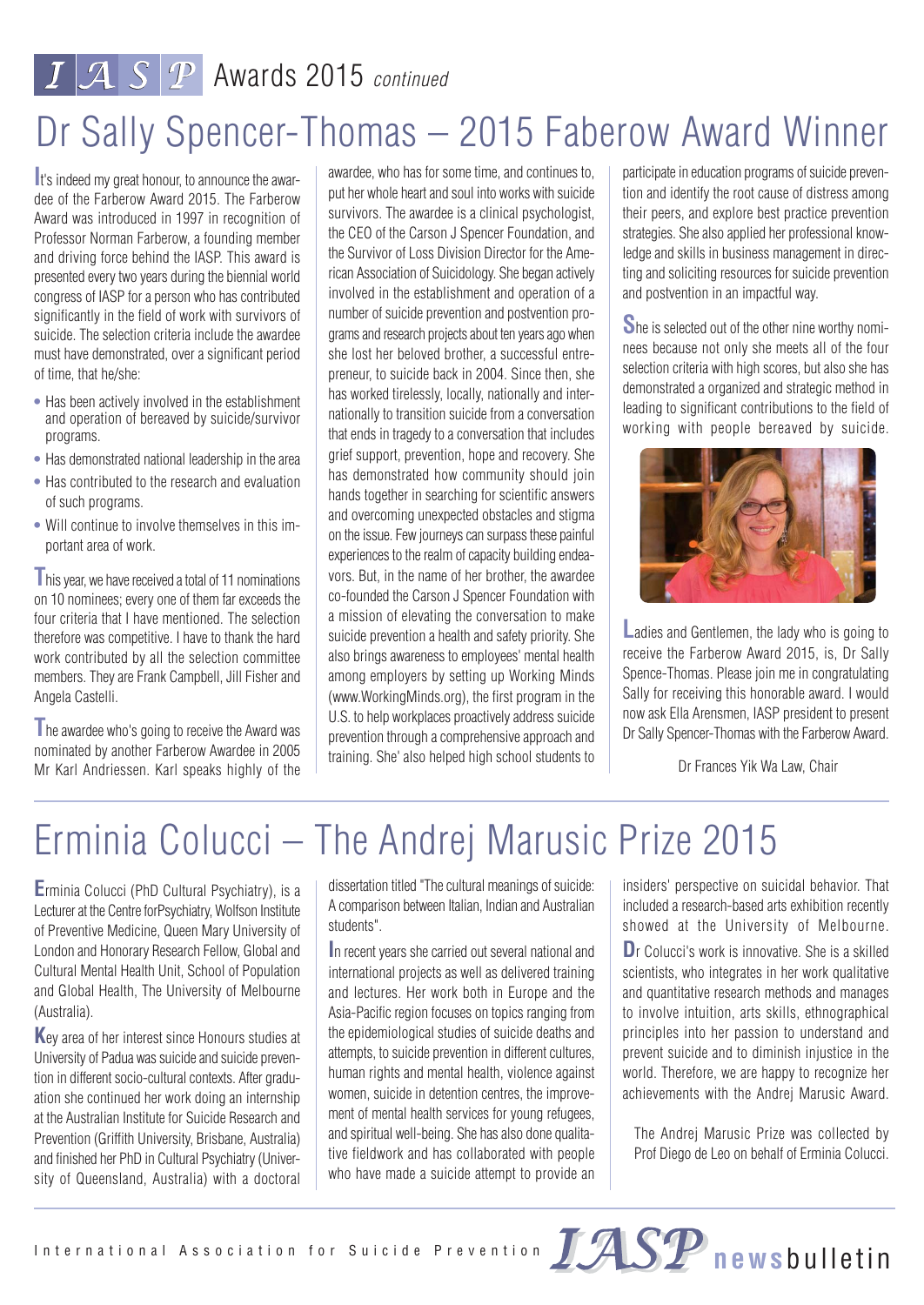## **Recommendations on Suicide Reporting & Online Information Dissemination for Media Professionals**

**T**he Centre for Suicide Research and Prevention, Hong Kong have published a revised and updated version of the "Suicide and the Media: Recommendations on Suicide Reporting for Media Professionals" handbook of 2004. The aim of this handbook is to empower media professionals to appropriately report on news or disseminate information in relation to suicide via traditional and online media. This handbook includes valuable feedback from media professionals themselves and has also considered other worldwide media guideline documents in its revisions.

**T**he handbook outlines in detail the Principles for reporting on suicide, which are listed below:

- Protect privacy and consider the risks borne by vulnerable individuals;
- •Take the opportunity to educate the public about mental health and suicide prevention;
- Practice self-care in the community of media professionals.

Also detailed in this handbook are Recommendations on suicide reporting, including specific recommendations for traditional media, websites, search engines, and social media; frequently asked questions and Social Resources, including many helpful web based resources. Case reviews are also provided to facilitate media professionals to apply the recommendations to their daily work. To access this handbook please visit: http://csrp.hku.hk/media/

Professor Paul Yip



## New IASP Member Question and Answers

#### Sebastian Scherr

#### 1. Why did you become a member of IASP?

**B**ecause I want to get involved with researchers that work on the interplay of mass media and suicide prevention.

#### 2. What did you know of IASP before becoming a member?

**O**nly what I had read in the journal online.

#### 3. What do you expect from IASP as a member?

**T**he chance of getting in touch with other researchers on suicide and the media, and the chance to commit myself to IASP!

#### 4. What areas of suicide prevention are you most interested in (eg. prevention, postvention, intervention etc.)?

**S**uicide prevention and mass media, as I am a research associate in the field of communication science and media research. In my PhD thesis I focus on the role of depression for the so called Werther-Effect, i.e. suicide contagion through mass media role models. I am also interested in research methods and statistics.

#### 5. Does being an IASP member compliment the area of work you are currently working in?

**A**ctually, in the area of communication research, people do not know too much about IASP. I do, and IASP is a chance for me to get in touch with people who do research on the interplay of suicide and the media.

#### 6. What do you see as the benefits of being an IASP member?

**N**ow, I can read the journal in print and getting in touch with people and "becoming visible" in IASP Task Forces or Special Interest Groups.

#### 7. Why would you recommend becoming n IASP member to others?

**I**t is the world´s largest organization for those who research suicide and suicide prevention.

#### 8. Will you be attending any future IASP conferences?

**I** am totally willing to do so, nevertheless, due to the question of travel funding it's always a little bit tricky. As soon as there is a possibility to finance my attendance to a IASP conference I will be there 100%!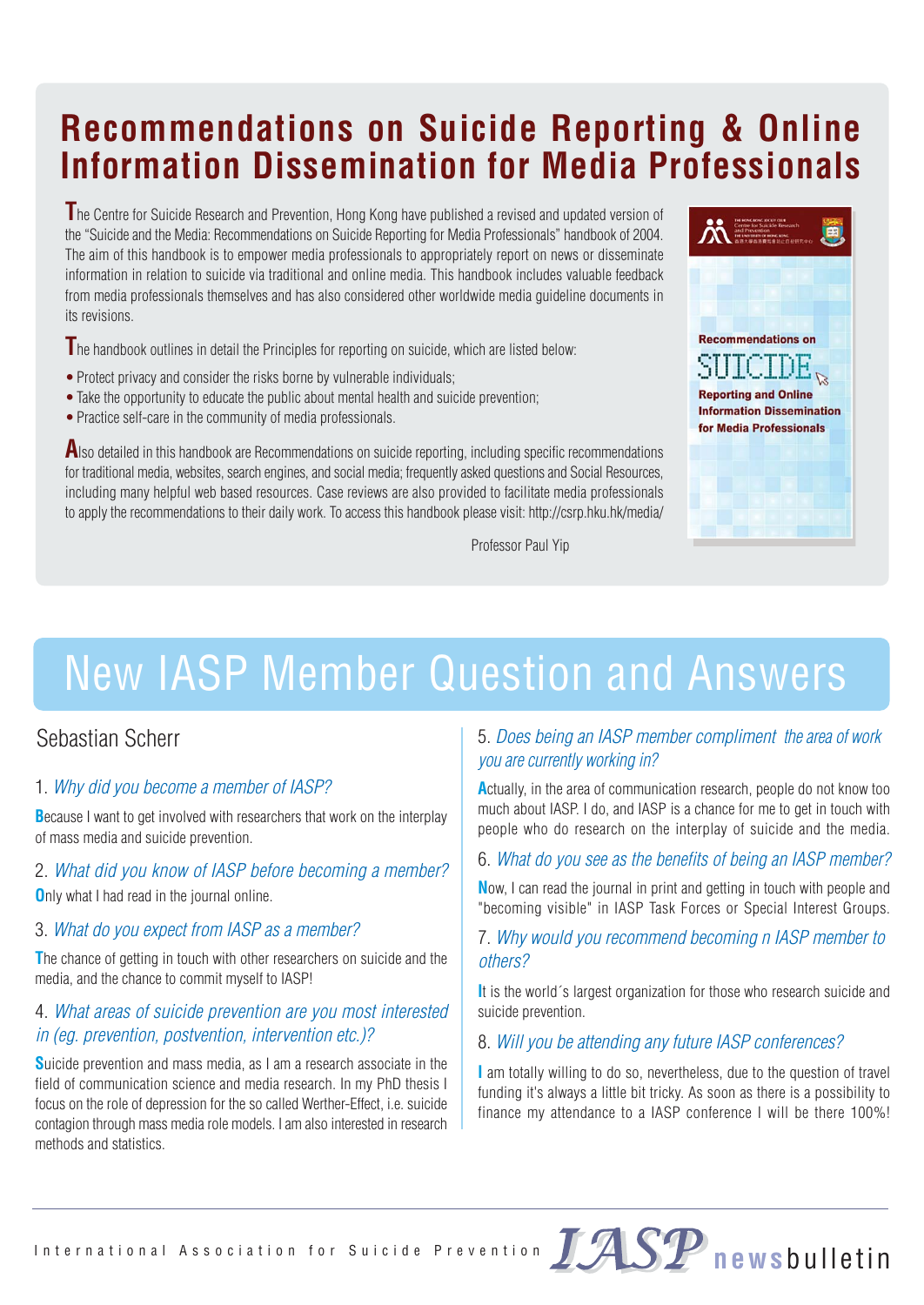

**7th Asia Pacific Regional Conference Tokyo Convention Hall, Chuo-ku, Tokyo, Japan May 2016**

The upcoming 7th Asia Pacific Regional Conference will be a jointly hosted conference by IASP with the Japanese Association for Suicide Prevention (JASP). Taking place in Toyko, this conference will involve the sharing and exploration of the most current evidence and knowledge in the prevention of suicide around the world.

Registration for this exciting conference is now open and for more information please go to: www2.c-linkage.co.jp/iasptokyo2016/en/registration/. Pre-conference registration is available until April 25th 2016, however onsite registration is also available. Abstract submission is now also open with a submission deadline of January 28th 2016. For more information on how to submit an abstract please go to: www2.c-linkage.co.jp/iasptokyo2016/en/call-for-papers/freepapers/.

General information can be found on the conference website at the following link: www2.c-linkage.co.jp/iasptokyo2016/en/.



#### **We hope to see you there!**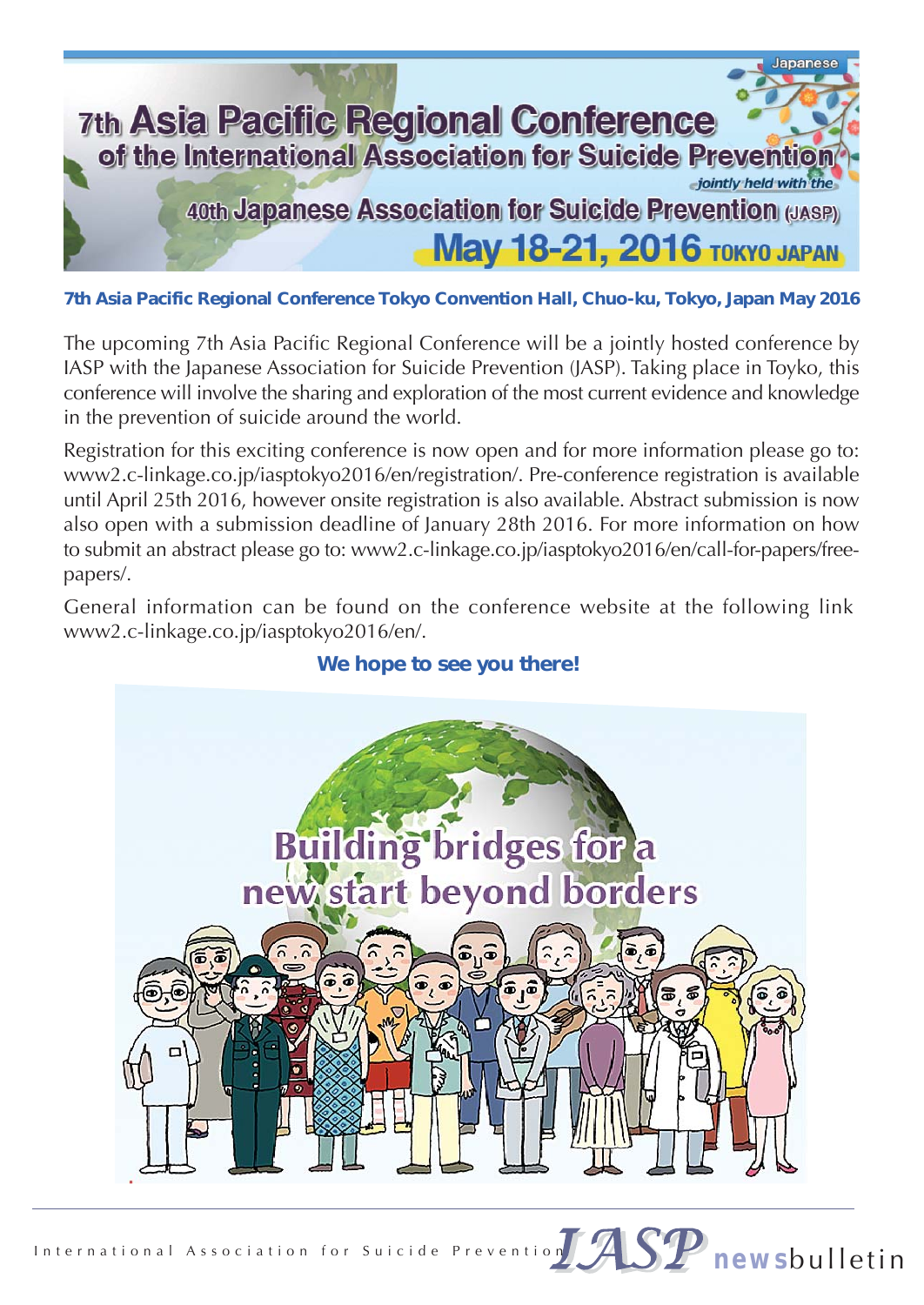

**Slovene Centre for Suicide Research** 



intuition imagination innovation

### Invitation to 7<sup>th</sup> TRIPLE i Conference: Invitation to 7<sup>th</sup> TRIPLE i Conference.<br>Intuition, Imagination and Innovation in Suicidology  $5<sup>th</sup> - 6<sup>th</sup>$  May 2016, Piran (Slovenia)

 $5<sup>th</sup> - 6<sup>th</sup>$  May 2016, Firent (Siecerter, 2016)<br>We are pleased to invite you to the 7<sup>th</sup> international TRIPLE i Conference:<br>and Innovation in Suicidology in Piran, Slovenia. The We are pleased to invite you to the 7<sup>th</sup> international **IRIPLE I COMPT**<br>Intuition, Imagination and Innovation in Suicidology in Piran, Slovenia. The Intuition, Imagination and Innovation in Suicidology in Phan, Siovenia<br>topic of this year's conference is **The multi faces of suicidal behaviour:**<br>topic of this year's conference is **The multi faces of suicidal behaviour:** topic of this year's come.

The size and setting of the conference allow us to create a friendly<br>The size and setting of the conference allow us to create a friendly The size and setting of the conference allow us to create a memory,<br>environment for fruitful discussions between distinguished experts and<br>environment for fruitful discussions between distinguished experts and environment for fruitful discussions between distributions.<br>young and perspective suicidologists or other eager professionals.

young and perspective suicidency.<br>Students, professionals, scholars, practitioners and others interested in the<br>Students, professionals, scholars, practitioners and different parts of the Students, professionals, scholars, practitioners and others interested.<br>topic of suicidal behaviours from different fields and different parts of the topic of suicidal behaviours ...<br>world are invited to join the conference.

world are invited to joint the submit abstracts for oral or poster<br>Participants are also invited to submit abstracts for oral or poster Participants are also invited to submit abstracts for oral or poses.<br>presentations at the conference. Please, find all the information on our website zivziv.si/triple-i-2016.

website zivziv.si/triple i 2020.<br>Let the TRIPLE i be an opportunity to express and practice your intuition,<br>Let the TRIPLE i be an opportunity to express and practice your intuition, Let the TRIPLE i be an opportunity to the TRIPLE is be an opportunity to the TRIPUS

Warm welcome! Prijazno vabljeni!

Prof. Diego De Leo Dr. Vita Poštuvan





zivziv.si/triple-i/ zivziv.si/triple-i-2016/

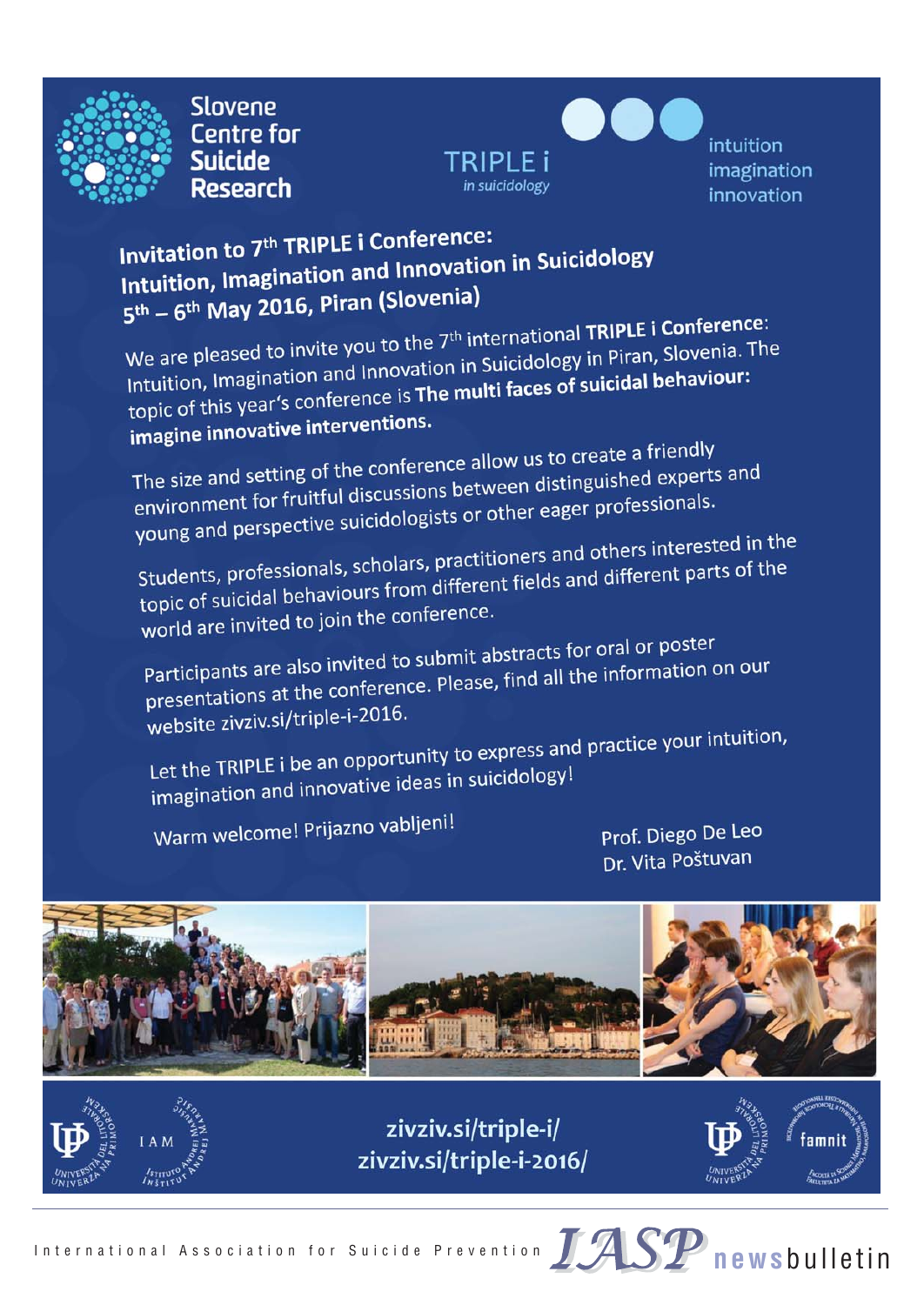THE XXIX WORLD CONGRESS OF THE INTERNATIONAL ASSOCIATION FOR **SUICIDE PREVENTION** 

## **XXIX IASP World Congress**

*Preventing Suicide: A Global Commitment, from Communities to Continents*

## **18-22 July, 2017**

**T**he International Association for Suicide Prevention (IASP) is pleased to invite you to participate in the XXIX IASP World Congress. The overall theme for this conference is "Preventing Suicide: A Global Commitment, from Communities to Continents".

**KUCHING** 

**T**his exciting congress will take place in Kuching, the capital state of Sarawak on the island of Borneo, Malaysia.

**F**or more information on the congress programme and further details please refer to the webpage:

https://www.iasp.info/index.php.

**F**or any queries regarding the congress please contact any of the following:

Prof Maniam (Chair, Organising Committee (tmaniam@yahoo.com) Prof Mohd. Fadzillah Abdul Razak- Local Organising Committee Chair (mofadzdr@hotmail.com)

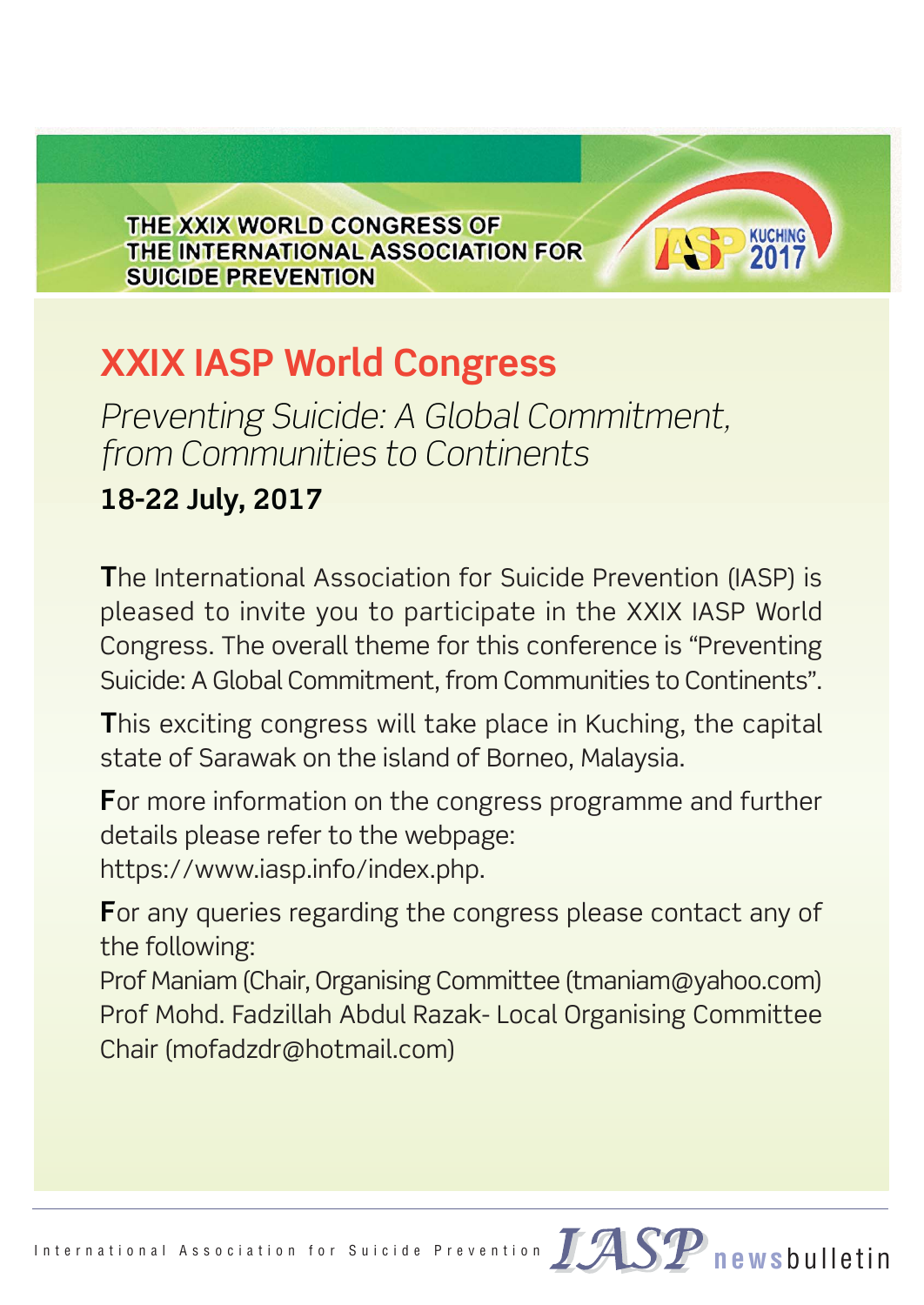## 16th European Symposium on Suicide and Suicidal behaviour



On September 8th-10th 2016 the 16th European Symposium on Suicide and Suicidal behaviour will be held in Oviedo, Spain.

The ESSSB16 will be a tailored symposium with an integrative and holistic focus on suicide and suicidal behaviours. This symposium will combine a high-level scientific program with in-depth discussion on in vogue topics of suicidology.

For more information on the conference and further details please refer to the webpage: http://esssb16.org/.

International Association for Suicide Prevention JASP newsbulletin